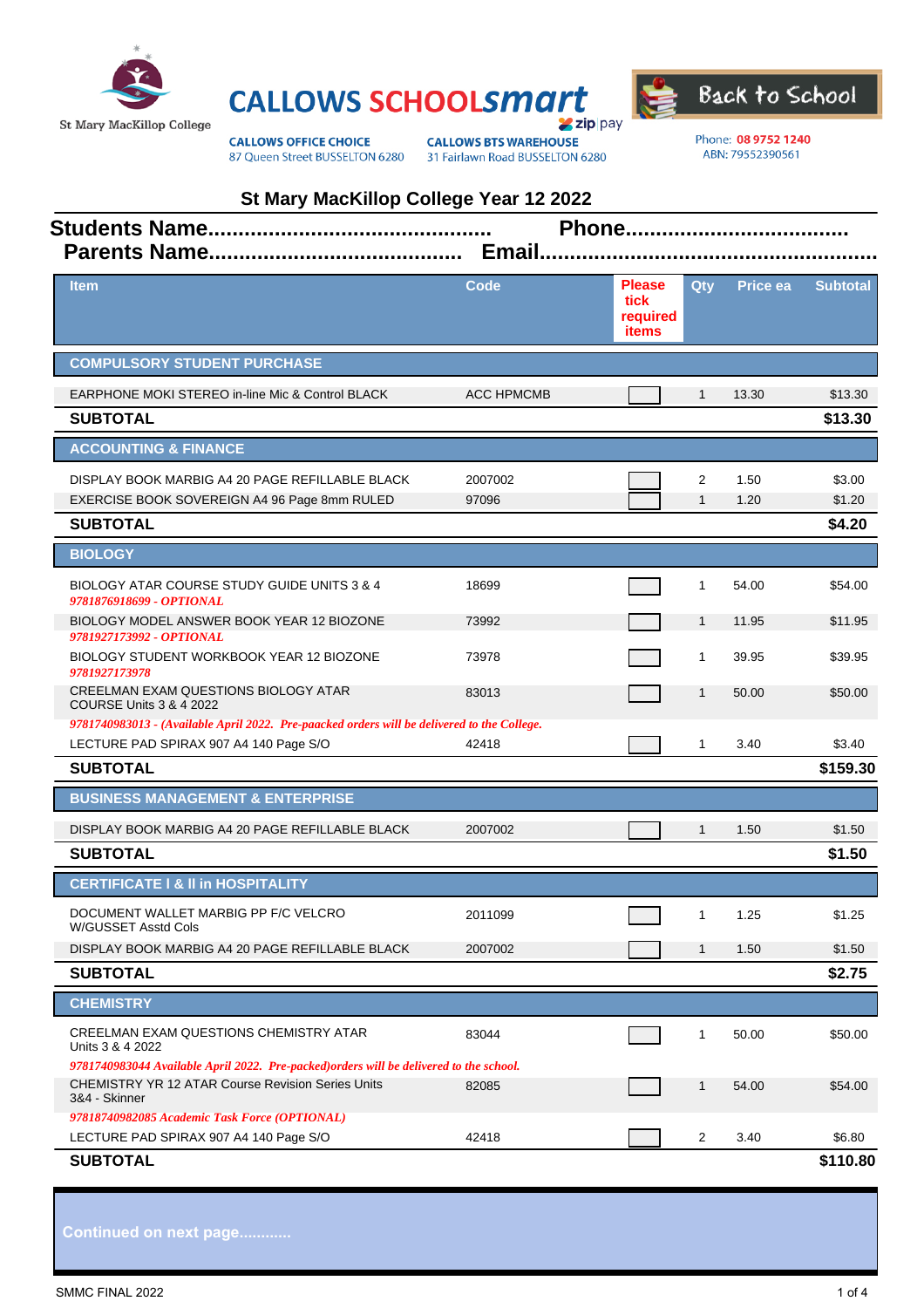## **St Mary MacKillop College Year 12 2022**

| <b>Item</b>                                                                                                                                                                                                     | Code     | <b>Comment</b> | Qty            | Price ea | <b>Subtotal</b> |
|-----------------------------------------------------------------------------------------------------------------------------------------------------------------------------------------------------------------|----------|----------------|----------------|----------|-----------------|
| ENGLISH ATAR & GENERAL: It is RECOMMENDED that Students have access to a good quality dictionary.                                                                                                               |          |                |                |          |                 |
| WA Year 12 ATAR ENGLISH Exam Practice INSIGHT                                                                                                                                                                   | 78286    |                | $\mathbf{1}$   | 19.95    | \$19.95         |
| <b>ATAR STUDENTS ONLY 9781922378286</b><br>GOOD ANSWERS ATAR ENGLISH 2022 - ETA<br>COMPULSARY PURCHASE. ATAR STUDENTS ONLY (You must pre-order now. Pre-packed orders will be delivered to the school 2nd Term. | ENG22ETA |                | $\mathbf{1}$   | 28.00    | \$28.00         |
| BINDER BOOK SPIRAX A4 96 Page RULED                                                                                                                                                                             | 56121    |                | $\overline{2}$ | 1.25     | \$2.50          |
| BINDER MARBIG A4 2D 25mm PE LINEN BLACK                                                                                                                                                                         | 5022102  |                | $\mathbf{1}$   | 4.10     | \$4.10          |
| DOCUMENT WALLET MARBIG PP F/C VELCRO<br><b>W/GUSSET BLUE</b>                                                                                                                                                    | 2011001  |                | $\mathbf{1}$   | 1.15     | \$1.15          |
| PAGE MARKERS POST-IT 671-4AU ASSTD ULTRA                                                                                                                                                                        | 25395    |                | $\mathbf 1$    | 4.30     | \$4.30          |
| STICK-ON NOTES BANTEX 76mm*76mm YELLOW Single pad                                                                                                                                                               | 11030-s  |                | 3              | 0.70     | \$2.10          |
| <b>SUBTOTAL</b>                                                                                                                                                                                                 |          |                |                |          | \$62.10         |
| <b>GEOGRAPHY ATAR &amp; GENERAL</b>                                                                                                                                                                             |          |                |                |          |                 |
| CALCULATOR ABACUS SX-II MATRIXn<br><b>Retain Scientific Calculator from Year 11</b>                                                                                                                             | SX-II    |                | 1              | 28.00    | \$28.00         |
| DISPLAY BOOK MARBIG A4 20 PAGE REFILLABLE BLACK                                                                                                                                                                 | 2007002  |                | 2              | 1.50     | \$3.00          |
| EXERCISE BOOK SOVEREIGN A4 96 Page 8mm RULED                                                                                                                                                                    | 97096    |                | $\overline{2}$ | 1.20     | \$2.40          |
| PENCIL GRAPHITE STAEDTLER TRADITION 110 2B                                                                                                                                                                      | 110-2B   |                | $\overline{2}$ | 0.55     | \$1.10          |
| PENCIL COLOURED STAEDTLER NORIS CLUB 12'S                                                                                                                                                                       | 11177B   |                | $\mathbf{1}$   | 3.65     | \$3.65          |
| RULER CELCO 30cm WOODEN UNPOLISHED                                                                                                                                                                              | 0321740  |                | $\mathbf{1}$   | 0.55     | \$0.55          |
| <b>SUBTOTAL</b>                                                                                                                                                                                                 |          |                |                |          | \$38.70         |
| <b>HISTORY / ECONOMICS</b>                                                                                                                                                                                      |          |                |                |          |                 |
| DISPLAY BOOK MARBIG A4 20 PAGE REFILLABLE BLACK<br><i>*Per subject</i>                                                                                                                                          | 2007002  |                | 2              | 1.50     | \$3.00          |
| EXERCISE BOOK SOVEREIGN A4 96 Page 8mm RULED<br><i>*Per subject</i>                                                                                                                                             | 97096    |                | 2              | 1.20     | \$2.40          |
| <b>SUBTOTAL</b>                                                                                                                                                                                                 |          |                |                |          | \$5.40          |
| <b>HUMAN BIOLOGY - ATAR</b>                                                                                                                                                                                     |          |                |                |          |                 |
| BIOLOGY MODEL ANSWER BOOK YEAR 12 BIOZONE<br>9781927173992 (Retain from Year 11)                                                                                                                                | 73992    |                | 1              | 11.95    | \$11.95         |
| BIOLOGY STUDENT WORKBOOK YEAR 12 BIOZONE<br>9781927173978 (Retain from Year 11)                                                                                                                                 | 73978    |                | 1              | 39.95    | \$39.95         |
| CREELMAN EXAM QUESTIONS HUMAN BIOLOGY<br>ATAR COURSE Units 3&4 2022                                                                                                                                             | 83075    |                | $\mathbf{1}$   | 50.00    | \$50.00         |
| 978140983075 (Available April 2022. Pre-packed orders will be delivered to the College 2nd Term.                                                                                                                |          |                |                |          |                 |
| HUMAN BIOLOGY YR 12 ATAR WACE Course Study<br>Guide Units 3 & 4                                                                                                                                                 | 18729    |                | $\mathbf{1}$   | 54.00    | \$54.00         |
| 9781876918729 Academic Associates<br>LECTURE PAD SPIRAX 907 A4 140 Page S/O                                                                                                                                     | 42418    |                | $\mathbf 1$    | 3.40     | \$3.40          |
| <b>ATAR &amp; GENERAL</b><br><b>SUBTOTAL</b>                                                                                                                                                                    |          |                |                |          | \$159.30        |
|                                                                                                                                                                                                                 |          |                |                |          |                 |
| <b>ITALIAN</b>                                                                                                                                                                                                  |          |                |                |          |                 |
| DISPLAY BOOK MARBIG A4 20 PAGE REFILLABLE DK BLUE                                                                                                                                                               | 2007027  |                | $\mathbf{1}$   | 1.50     | \$1.50          |
| DOCUMENT WALLET MARBIG PP F/C VELCRO<br>W/GUSSET Asstd Cols                                                                                                                                                     | 2011099  |                | 1              | 1.25     | \$1.25          |
| EXERCISE BOOK SOVEREIGN A4 96 Page 8mm RULED                                                                                                                                                                    | 97096    |                | $\mathbf{1}$   | 1.20     | \$1.20          |
| AMICI WORKBOOK Shepherd Aust<br>9780198494621 Retain from<br><i>Yr 11</i>                                                                                                                                       | 94621    |                | 1              | 13.95    | \$13.95         |
| <b>SUBTOTAL</b>                                                                                                                                                                                                 |          |                |                |          | \$17.90         |
| <b>MATHEMATICS ESSENTIALS</b>                                                                                                                                                                                   |          |                |                |          |                 |
| CALCULATOR ABACUS SX-II MATRIXn<br><b>Retain Scientific Calculator from Year 11</b>                                                                                                                             | SX-II    |                | $\mathbf{1}$   | 28.00    | \$28.00         |
| <b>SUBTOTAL</b>                                                                                                                                                                                                 |          |                |                |          | \$28.00         |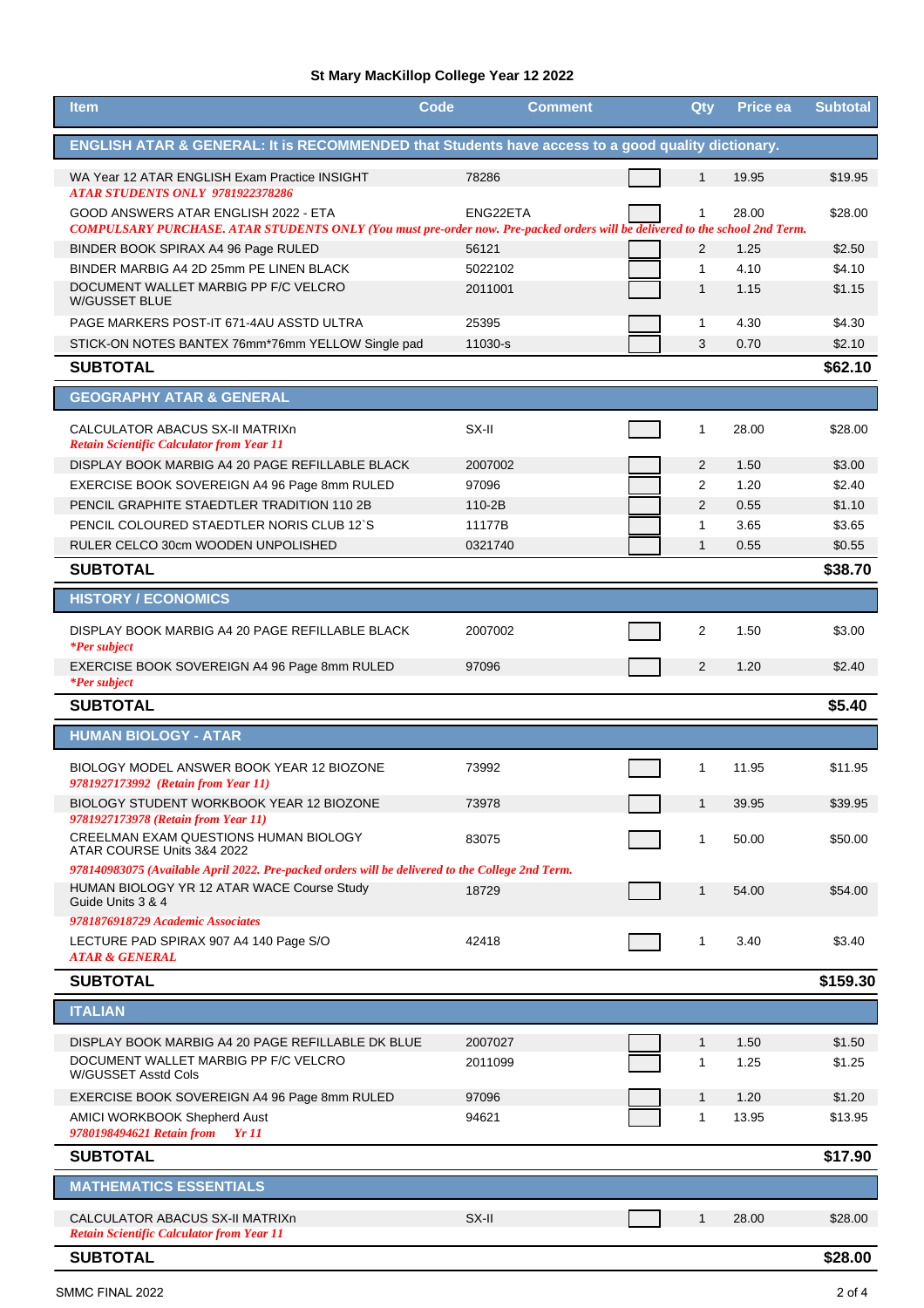## **St Mary MacKillop College Year 12 2022**

| <b>MATHEMATICS APPLICATIONS, METHODS &amp; SPECIALISTS</b><br>CALCULATOR CASIO GRAPHIC CLASSPAD FX-CP400<br><b>FX-CP400</b><br>$\mathbf{1}$<br>280.00<br><b>RETAIN CLASS PAD 400 from Year 11</b><br>MATHEMATICS APPLICATIONS ATAR Course Revision<br>82818<br>$\mathbf{1}$<br>54.00 | \$280.00<br>\$54.00<br>\$54.00 |
|--------------------------------------------------------------------------------------------------------------------------------------------------------------------------------------------------------------------------------------------------------------------------------------|--------------------------------|
|                                                                                                                                                                                                                                                                                      |                                |
|                                                                                                                                                                                                                                                                                      |                                |
| Series Units 3 and 4 Revised Edition OT LEE                                                                                                                                                                                                                                          |                                |
| 9781740981774<br>MATHEMATICS METHODS Yr 12 ATAR Course<br>82825<br>$\mathbf{1}$<br>54.00<br>Revision Series Units 3&4 - OT Lee<br>9781740982825                                                                                                                                      |                                |
| <b>MATHEMATICS SPECIALIST Yr 12 ATAR Course</b><br>82832<br>54.00<br>$\mathbf{1}$<br>Revision Series Units 3&4 - OT Lee                                                                                                                                                              | \$54.00                        |
| 9781740982832<br><b>SUBTOTAL</b>                                                                                                                                                                                                                                                     | \$442.00                       |
| <b>MEDIA ATAR AND GENERAL</b>                                                                                                                                                                                                                                                        |                                |
|                                                                                                                                                                                                                                                                                      |                                |
| EXERCISE BOOK SPIRAX 106 A4 64 Page 8mm<br>56106<br>1.20<br>1<br>MEMORY CARD TEAM MICRO SDHC CLASS 10 16GB<br>12.00<br>90992<br>$\mathbf{1}$                                                                                                                                         | \$1.20<br>\$12.00              |
| <b>SUBTOTAL</b>                                                                                                                                                                                                                                                                      | \$13.20                        |
| <b>MIS STUDENTS</b>                                                                                                                                                                                                                                                                  |                                |
| MARKER LUMOCOLOR CD/DVD 310 PERMANENT<br>310-9CDBKD<br>1<br>4.30                                                                                                                                                                                                                     | \$4.30                         |
| <b>MARKER - STAEDTLER</b><br><b>Compulsory</b>                                                                                                                                                                                                                                       |                                |
| <b>SUBTOTAL</b>                                                                                                                                                                                                                                                                      | \$4.30                         |
| PHYSICAL EDUCATION ATAR AND CERTIFICATE 11 SPORT & RECREATION                                                                                                                                                                                                                        |                                |
| BINDER MARBIG A4 2D 25mm PE LINEN BLACK<br>5022102<br>4.10<br>1                                                                                                                                                                                                                      | \$4.10                         |
| 1.20<br>EXERCISE BOOK SOVEREIGN A4 96 Page 8mm RULED<br>97096<br>$\mathbf{1}$<br><b>LOG BOOK</b>                                                                                                                                                                                     | \$1.20                         |
| <b>SUBTOTAL</b>                                                                                                                                                                                                                                                                      | \$5.30                         |
| <b>PHYSICS</b>                                                                                                                                                                                                                                                                       |                                |
| <b>CREELMAN EXAM QUESTIONS PHYSICS ATAR Units</b><br>83129<br>50.00<br>1<br>3 & 4 2022                                                                                                                                                                                               | \$50.00                        |
| 97811740983129 Available April 2022. (Pre packed orders will be delivered to the college 2nd Term.)<br>PHYSICS Yr 12 ATAR WACE Course Revision Series<br>81804<br>54.00<br>1<br>Units 3&4 - Skinner                                                                                  | \$54.00                        |
| 9781740981804 Academic Task Force<br>LECTURE PAD SPIRAX 907 A4 140 Page S/O<br>2<br>3.40<br>42418                                                                                                                                                                                    | \$6.80                         |
| <b>SUBTOTAL</b>                                                                                                                                                                                                                                                                      | \$110.80                       |
| <b>RELIGIOUS EDUCATION</b>                                                                                                                                                                                                                                                           |                                |
| DISPLAY BOOK MARBIG A4 20 PAGE REFILLABLE BLACK<br>2007002<br>1.50<br>1                                                                                                                                                                                                              | \$1.50                         |
| EXERCISE BOOK SOVEREIGN A4 96 Page 8mm RULED<br>97096<br>2<br>1.20                                                                                                                                                                                                                   | \$2.40                         |
| <b>SUBTOTAL</b>                                                                                                                                                                                                                                                                      | \$3.90                         |
| <b>VISUAL ARTS ATAR &amp; GENERAL</b>                                                                                                                                                                                                                                                |                                |
| BINDER MARBIG A4 2D 25mm PE LINEN BLACK<br>5022102<br>4.10<br>1                                                                                                                                                                                                                      | \$4.10                         |
| DISPLAY BOOK MARBIG A3 20 PAGE PORTRAIT<br>$\overline{2}$<br>5.80<br>2008802<br><b>INSERT COVER BLACK</b>                                                                                                                                                                            | \$11.60                        |
| LECTURE BOOK SPIRAX P906 A4 140 Page PP S/O BLACK<br>5690600<br>5.05<br>$\mathbf{1}$                                                                                                                                                                                                 | \$5.05                         |
| <b>SUBTOTAL</b>                                                                                                                                                                                                                                                                      | \$20.75                        |

**Continued on next page.................**